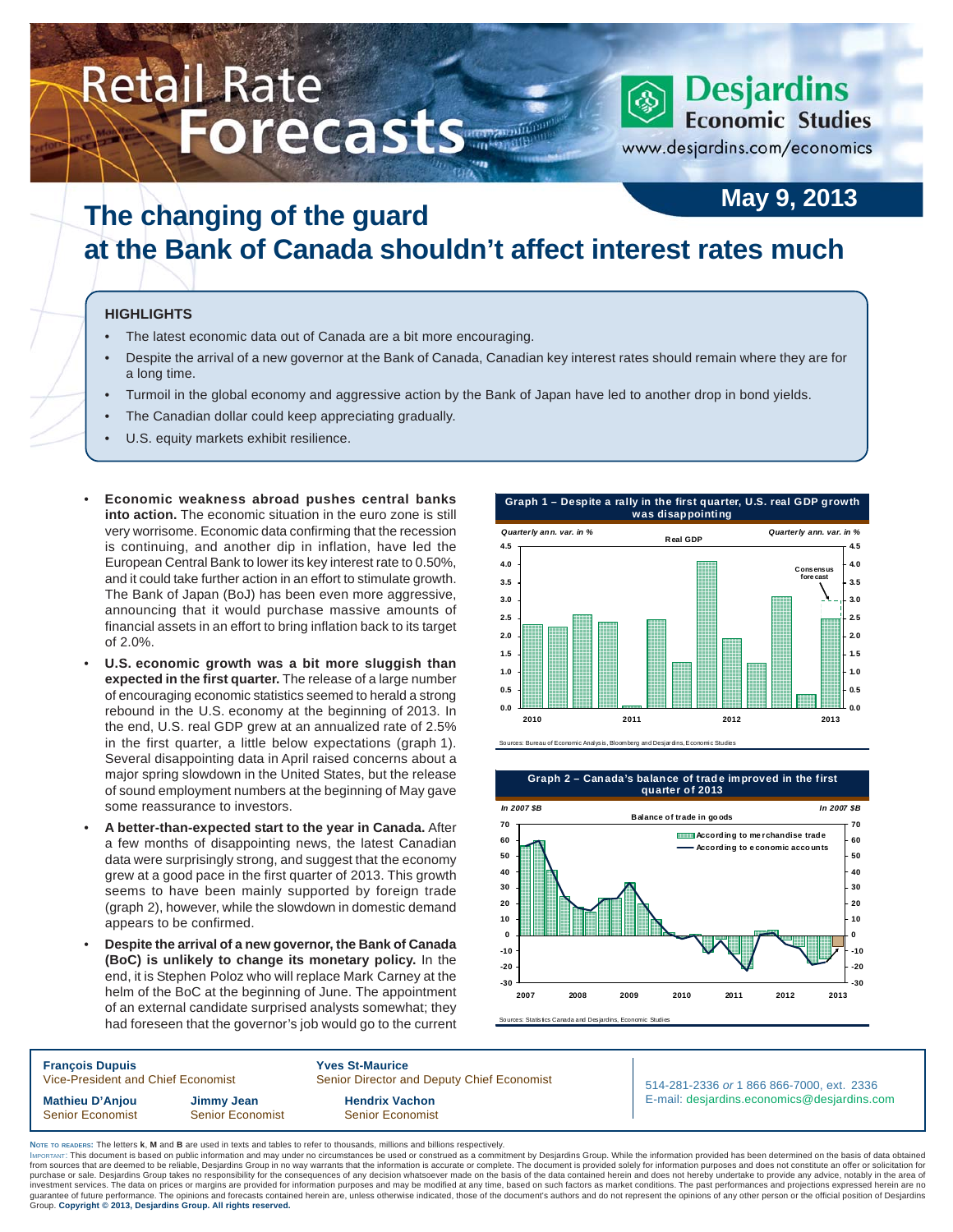

second-in-command at the BoC. While this appointment raises some questions about the independence of the BoC, there is no indication of any change to Canadian monetary policy in the months ahead. Canada's slightly stronger-thanexpected economic growth in the first part of the year could convince the BoC to reiterate its comment about an eventual interest rate hike.

- **Bond yields lose ground again.** The combination of generally disappointing economic statistics and the announcement of major new asset purchases by the BoJ played in favour of North American bonds. The yields of both U.S. and Canadian 10-year bonds fell below 1.70% at the beginning of May before climbing back up to around 1.80% in reaction to good job statistics in the United States (graph 3).
- **No sign of rising retail interest rates.** The recent decline in bond yields has led Canadian financial institutions to slightly reduce certain interest rates paid on term savings. Mortgage rates are still at historic lows. This environment of very low interest rates should last for several months (graph 4).



Sources: Datastream and Desjardins, Economic Studies



### **Table 1 Forecasts : Retail rate**

|                         | <b>Discount</b><br>rate $(1)$ | Prime rate (1) |               | Mortgage rate (1) |               |               | Term savings (1)(2)         |               |  |  |  |
|-------------------------|-------------------------------|----------------|---------------|-------------------|---------------|---------------|-----------------------------|---------------|--|--|--|
|                         |                               |                | 1 year        | 3 years           | 5 years       | 1 year        | 3 years                     | 5 years       |  |  |  |
| Realized – End of month |                               |                |               |                   |               |               |                             |               |  |  |  |
| Nov. 2012               | 1.25                          | 3.00           | 3.09          | 3.70              | 5.24          | 0.90          | 1.25                        | 1.75          |  |  |  |
| Dec. 2012               | 1.25                          | 3.00           | 3.09          | 3.70              | 5.24          | 0.90          | 1.25                        | 1.75          |  |  |  |
| Jan. 2013               | 1.25                          | 3.00           | 3.09          | 3.70              | 5.24          | 0.90          | 1.25                        | 1.75          |  |  |  |
| Feb. 2013               | 1.25                          | 3.00           | 3.09          | 3.70              | 5.24          | 0.90          | 1.25                        | 1.75          |  |  |  |
| March 2013              | 1.25                          | 3.00           | 3.09          | 3.55              | 5.14          | 0.90          | 1.25                        | 1.75          |  |  |  |
| April 2013              | 1.25                          | 3.00           | 3.09          | 3.55              | 5.14          | 0.90          | 1.25                        | 1.75          |  |  |  |
| May 8, 2013             | 1.25                          | 3.00           | 3.09          | 3.55              | 5.14          | 0.90          | 1.25                        | 1.75          |  |  |  |
| <b>Forecasts</b>        |                               |                |               |                   |               |               |                             |               |  |  |  |
| End of quarter          |                               |                |               |                   |               |               |                             |               |  |  |  |
| 2013: Q2                | $1.00 - 1.50$                 | $2.75 - 3.25$  | $2.85 - 3.35$ | $3.30 - 3.80$     | $4.90 - 5.40$ |               | $0.65 - 1.15$ $0.95 - 1.45$ | $1.40 - 1.90$ |  |  |  |
| 2013: Q3                | $1.00 - 1.50$                 | $2.75 - 3.25$  | $2.85 - 3.35$ | $3.35 - 3.85$     | $4.90 - 5.40$ | $0.65 - 1.15$ | $0.95 - 1.45$               | $1.40 - 1.90$ |  |  |  |
| 2013: Q4                | $1.00 - 1.50$                 | $2.75 - 3.25$  | $2.85 - 3.35$ | $3.50 - 4.00$     | $4.90 - 5.40$ | $0.65 - 1.15$ | $0.95 - 1.45$               | $1.50 - 2.00$ |  |  |  |
| 2014: Q1                | $1.00 - 1.50$                 | $2.75 - 3.25$  | $2.95 - 3.45$ | $3.75 - 4.25$     | $4.95 - 5.45$ | $0.65 - 1.15$ | $1.00 - 1.50$               | $1.60 - 2.10$ |  |  |  |
| End of year             |                               |                |               |                   |               |               |                             |               |  |  |  |
| 2014                    | $1.50 - 2.00$                 | $3.25 - 3.75$  | $3.40 - 3.90$ | $4.25 - 4.75$     | $5.20 - 5.70$ | $1.10 - 1.60$ | $1.50 - 2.00$               | $2.05 - 2.55$ |  |  |  |
| 2015                    | $2.00 - 2.50$                 | $3.75 - 4.25$  | $4.25 - 4.75$ | $5.30 - 5.80$     | $5.95 - 6.45$ | $1.25 - 1.75$ | $2.25 - 2.75$               | $2.70 - 3.20$ |  |  |  |
| 2016                    | $2.75 - 3.75$                 | $4.50 - 5.50$  | $4.80 - 5.80$ | $5.60 - 6.40$     | $6.20 - 7.00$ | $1.60 - 2.60$ | $2.60 - 3.40$               | $3.00 - 3.80$ |  |  |  |

Note: Forecasts are expressed as ranges. (1) End of quarter forecasts; (2) Non-redeemable (annual). Source: Desjardins, Economic Studies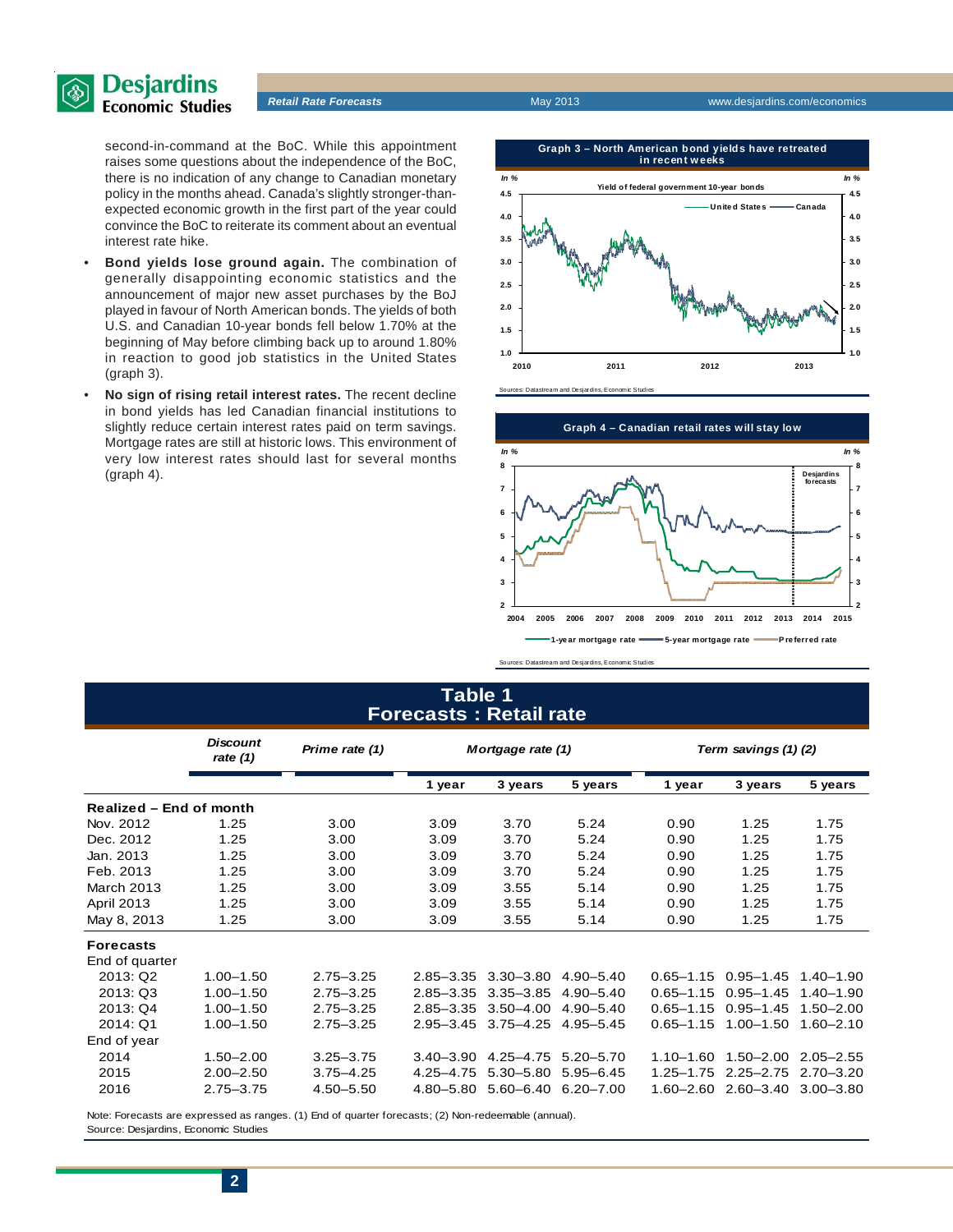# **CANADIAN DOLLAR A slight appreciation in the offing**

- Good news for Canadians who were thinking about buying U.S. dollars or euros: the loonie gained a bit of altitude recently. The Canadian currency had a fairly tough winter, against a backdrop of disappointing economic data. This drove the loonie to a cyclical low of US\$0.9669 before the winds shifted direction in the spring.
- The Canadian dollar is still very sensitive to fluctuations in yield spreads between Canada and the United States (graph 5). Those spreads have been a bit more favourable in recent weeks. This trend has been influenced to some degree by the improvement in Canadian economic data and by the Bank of Canada leaving its comment about a future interest rate hike in its press release. External factors are also supporting the currency. Several commodity prices have risen, and quantitative monetary policies in the United States and Japan are encouraging investors to seek other investment options, such as Canadian securities.
- On the other side of the Atlantic, the economy is still looking quite gloomy, which is hurting the euro. The European Central Bank not only cut its key interest rates at the beginning of May, but left the door open to further interventions. This isn't enough to push the euro below the US\$1.30 mark; as the Federal Reserve (Fed) is maintaining a very interventionist policy. We do note a slight depreciation of the euro against the Canadian dollar, however (graph 6).
- **Forecasts:** The Canadian dollar should appreciate slightly in the upcoming quarters, in tandem with the expected improvement in economic statistics and commodity prices. That appreciation is likely to be held in check by the strength of the U.S. dollar once the Fed shows signs of cutting back on its interventions. However, the underlying trend for the greenback should be downwards if its safe haven status gradually fades, as expected. In the short term, the euro will continue to be afflicted by the recession in the euro zone and by the risk of a resurgence of financial tensions. A more lasting appreciation of the euro should begin around the autumn.





Sources: Datastream and Desjardins, Economic Studies

| <b>Determinants</b>                                | <b>Short-term</b> | Long-term |
|----------------------------------------------------|-------------------|-----------|
| Oil prices                                         |                   |           |
| <b>Metals</b> prices                               |                   |           |
| Interest rates spreads<br>(Canada - United States) |                   |           |

### **Table 2 Forecasts: currency**

|               | 2012   |        | 2013           |        |                 |        | 2014   |        |                 |        |
|---------------|--------|--------|----------------|--------|-----------------|--------|--------|--------|-----------------|--------|
| End of period | Q3     | Q4     | Q <sub>1</sub> | Q2f    | Q <sub>3f</sub> | Q4f    | Q1f    | Q2f    | Q <sub>3f</sub> | Q4f    |
| US\$/CAN\$    | 1.0165 | 1.0079 | 0.9828         | 0.9800 | 0.9900          | 1.0000 | 1.0100 | 1.0200 | 1.0300          | 1.0400 |
| CANS/US\$     | 0.9838 | 0.9922 | 1.0175         | 1.0204 | 1.0101          | 1.0000 | 0.9901 | 0.9804 | 0.9709          | 0.9615 |
| CAN\$/€       | 1.2657 | 1.3081 | 1.3065         | 1.3265 | 1.3232          | 1.3300 | 1.3267 | 1.3235 | 1.3107          | 1.3077 |
| US\$/€        | 1.2865 | 1.3184 | 1.2841         | 1.3000 | 1.3100          | 1.3300 | 1.3400 | 1.3500 | 1.3500          | 1.3600 |
| US\$/£        | 1.6148 | 1.6255 | 1.5185         | 1.5400 | 1.5600          | 1.5800 | 1.6000 | 1.6100 | 1.6200          | 1.6300 |
|               |        |        |                |        |                 |        |        |        |                 |        |

Sources: Datastream, Federal Reserve Board and Desjardins, Economic Studies file of the state of the state of the state of the state of the state of the state of the state of the state of the state of the state of the stat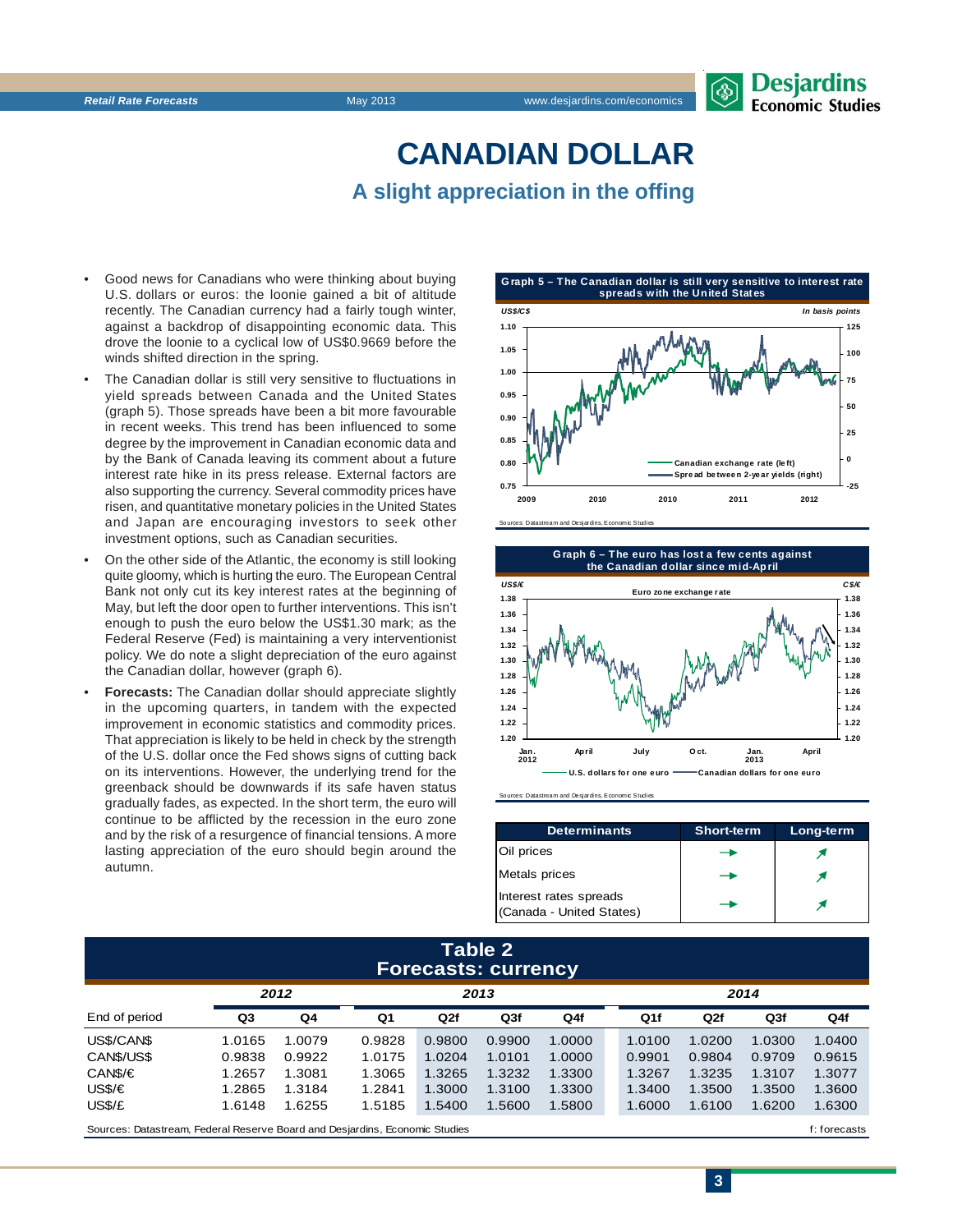



**ASSET CLASSES RETURN**

- **U.S. equity markets exhibit resilience**
- **The U.S. stock market continues to impress, despite a global economy that is still very fragile.** In early May, the S&P 500 soared past the 1,600 point mark; this constitutes a robust gain of more than 13% since the beginning of 2013. While not shiny, earnings reported by U.S. companies in the first quarter were within the norms. Monetary easing measures in Japan and Europe offset disappointing economic indicators, enabling the U.S. stock market to quickly recover from recent episodes of turbulence.
- **Once again, the performance of the Canadian stock market leaves to be desired.** The unexpected deceleration in Chinese GDP growth in the first quarter threw cold water on commodity prices. This dynamic drove the S&P/TSX down sharply at the beginning of the spring, after already lagging behind U.S. equity markets (graph 7). Even though Canadian crude oil prices have strengthened since the beginning of the year, the energy sub-sector of the S&P/TSX has remained weak (graph 8). Meanwhile, weaker prices in non-energy commodities, especially gold, weighed down the materials sub-sector of the S&P/TSX: it has suffered a colossal 23% slump since the start of the year. Due to the issues affecting its largest sectors, the Canadian stock market has shown barely any growth since January 1. This overshadows the fact that some of the smaller sectors, such as technology, healthcare and discretionary consumption, have been performing well this year (graph 9).
- **The S&P/TSX will probably continue to struggle in the short term, as it will take some time for commodity prices to recover.** Gold price trends in particular could constitute a drag, since the precious metal no longer seems to enjoy investors' favour (graph 10 on page 5). Whereas past episodes of quantitative easing by central banks generated strong gains in value for precious metals, their prices have been impervious to these influences in 2013.
- **In the short term, bond yields will remain within their current range, but a gradual move upwards is expected from the summer onwards.** In this regard, our point of view has not changed: we expect the weakness of the global economy and certain disinflationary pressures (graph 11 on page 5) to limit the scope of any upward movement in yields. While the Federal Reserve will probably reduce the pace of its monthly bond purchases starting in the fall, it has highlighted that it could consider increasing them in the event of unfavourable developments in employment and inflation. This warning should at least provide some support for bonds, especially in the short term, until the recovery proves more sustained.





sources: Datastream and Desiardins, Economic Studies

#### **Graph 9 – Difficulties experienced by S&P/TSX heavyw eights overshadow healthy performances in other sectors**



orces: Bloomberg and Desjardins, Economic Studies